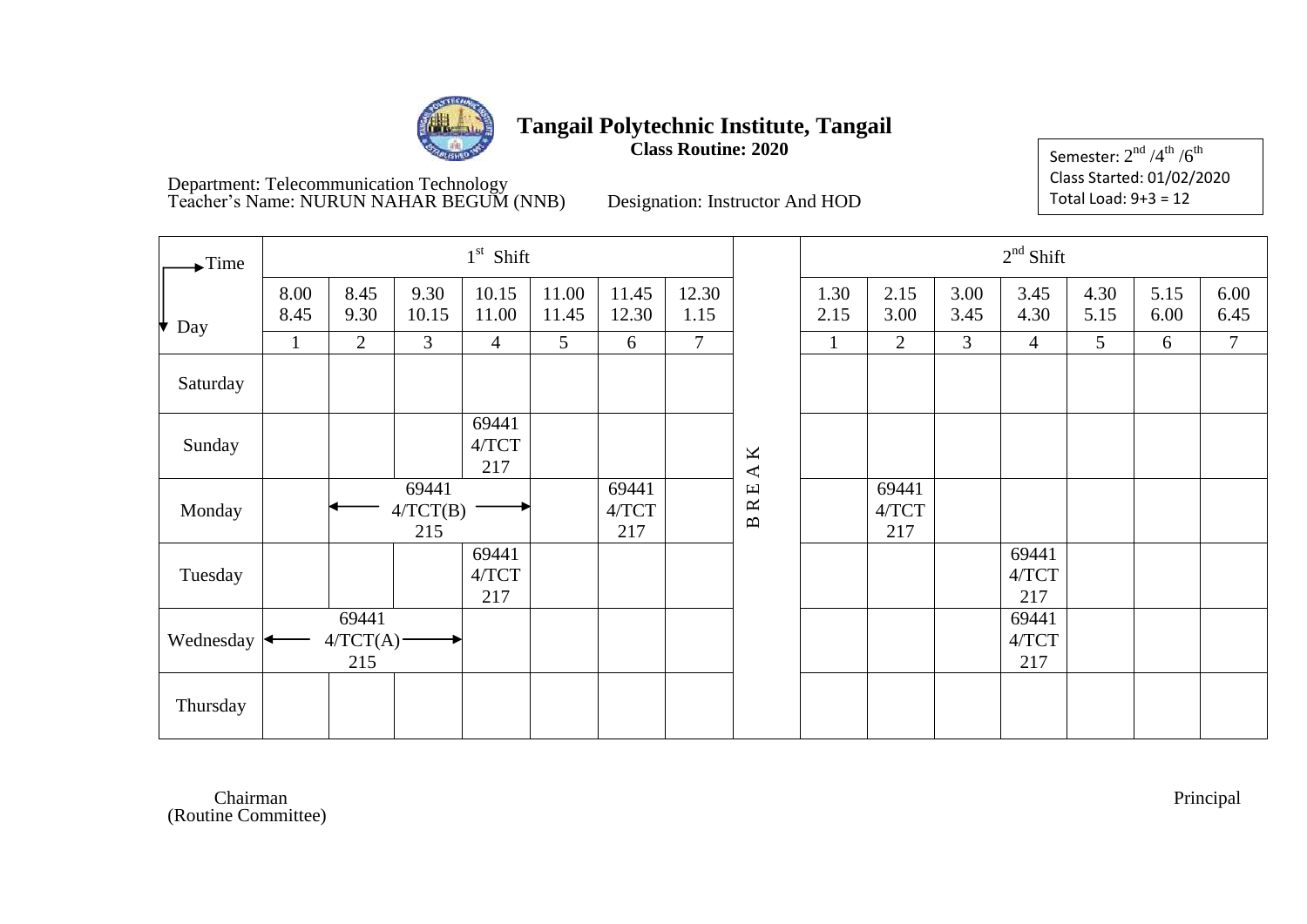

**Class Routine: 2020**

Semester:  $2^{\rm nd}$  /4 $^{\rm th}$  / $6^{\rm th}$ Class Started: 01/02/2020 Total Load: 14+14 = 28

#### Department: Telecommunication Technology Teacher's Name: MD.SHUMON KHAN (MSK) Designation: Instructor

| $\blacktriangleright$ Time |              |                          |                       | $1st$ Shift    |                       |                |                |                                    |              |                          |                       | $2nd$ Shift           |                          |                          |              |
|----------------------------|--------------|--------------------------|-----------------------|----------------|-----------------------|----------------|----------------|------------------------------------|--------------|--------------------------|-----------------------|-----------------------|--------------------------|--------------------------|--------------|
|                            | 8.00<br>8.45 | 8.45<br>9.30             | 9.30<br>10.15         | 10.15<br>11.00 | 11.00<br>11.45        | 11.45<br>12.30 | 12.30<br>1.15  |                                    | 1.30<br>2.15 | 2.15<br>3.00             | 3.00<br>3.45          | 3.45<br>4.30          | 4.30<br>5.15             | 5.15<br>6.00             | 6.00<br>6.45 |
| Day<br>$\downarrow$        | 1            | $\overline{2}$           | $\overline{3}$        | $\overline{4}$ | 5                     | 6              | $\overline{7}$ |                                    | 1            | $\overline{2}$           | 3                     | $\overline{4}$        | 5                        | 6                        | $\tau$       |
| Saturday                   |              |                          |                       |                |                       |                |                |                                    |              |                          |                       |                       |                          |                          |              |
| Sunday                     |              | 66644<br>6/TCT(A)<br>214 |                       |                |                       |                |                | $\mathbf A$ K                      |              | 66644<br>6/TCT(A)<br>214 |                       |                       |                          |                          |              |
| Monday                     |              | 66644<br>6/TCT(A)<br>214 |                       |                |                       |                |                | $\mathbb R$ E<br>$\mathbf{\Omega}$ |              |                          |                       |                       | 66644<br>6/TCT(A)<br>214 |                          |              |
| Tuesday                    |              | 66644<br>6/TCT(B)<br>214 |                       |                |                       |                |                |                                    |              |                          | 66644<br>6/TCT<br>209 |                       |                          | 66644<br>6/TCT(B)<br>214 |              |
| Wednesday                  |              |                          | 66644<br>6/TCT<br>209 |                |                       |                |                |                                    |              | 66644<br>6/TCT(B)<br>214 |                       | 66644<br>6/TCT<br>209 |                          |                          |              |
| Thursday                   |              | 66644<br>6/TCT(B)<br>214 |                       |                | 66644<br>6/TCT<br>209 |                |                |                                    |              |                          |                       |                       |                          |                          |              |

Chairman Chairman Principal (Routine Committee)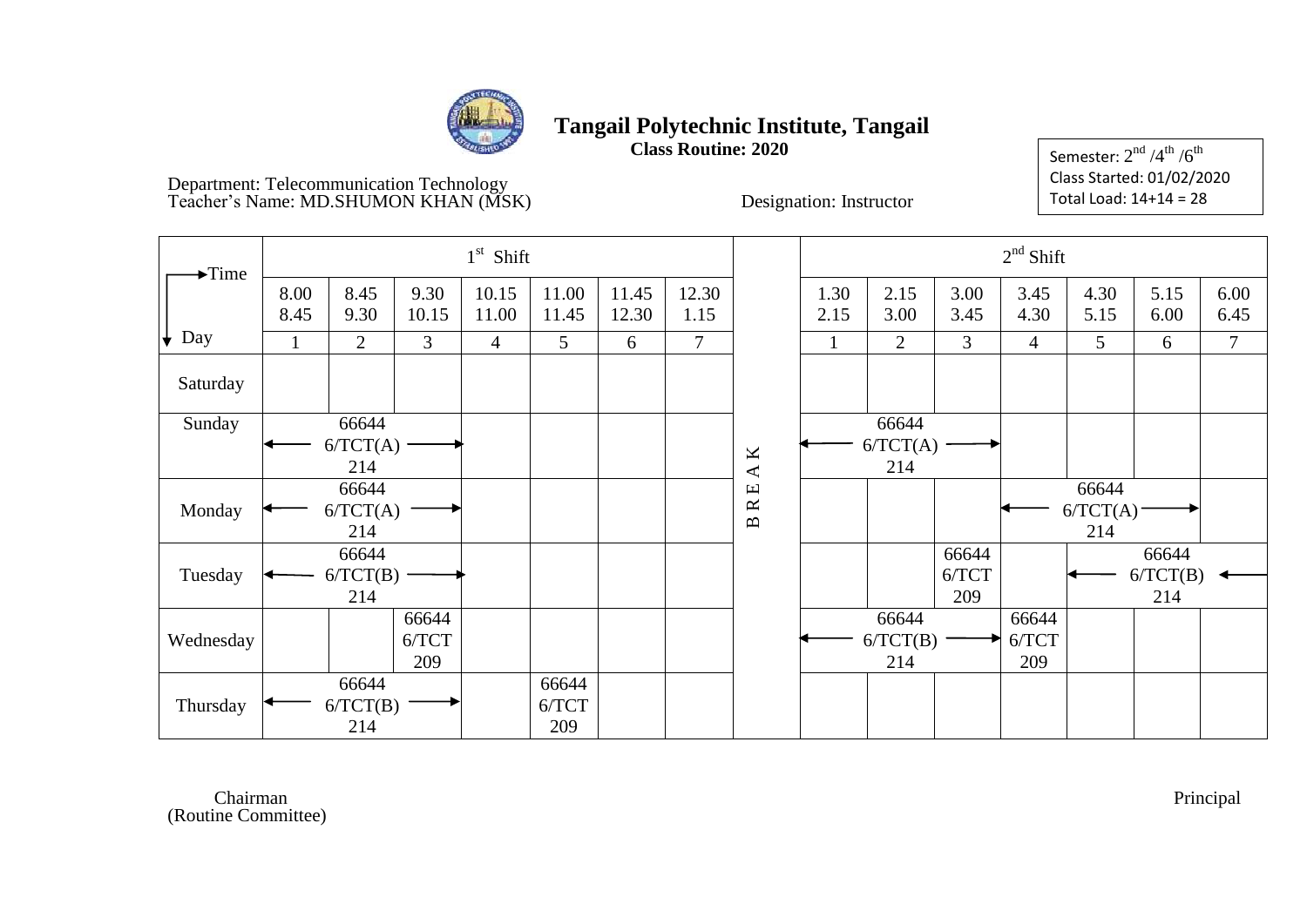

**Class Routine: 2020**

Semester:  $2^{\rm nd}$  /4 $^{\rm th}$  / $6^{\rm th}$ Class Started: 01/02/2020 Total Load: 18+9 = 27

Department: Telecommunication Technology Teacher's Name: NAFIZ AHMED (NA) The Designation: Instructor

| $\blacktriangleright$ Time |              |                          |               |                       | $1st$ Shift           |                          |                |                                                                |              |                          |              | $2nd$ Shift           |                       |              |                |
|----------------------------|--------------|--------------------------|---------------|-----------------------|-----------------------|--------------------------|----------------|----------------------------------------------------------------|--------------|--------------------------|--------------|-----------------------|-----------------------|--------------|----------------|
| $\downarrow$ Day           | 8.00<br>8.45 | 8.45<br>9.30             | 9.30<br>10.15 | 10.15<br>11.00        | 11.00<br>11.45        | 11.45<br>12.30           | 12.30<br>1.15  |                                                                | 1.30<br>2.15 | 2.15<br>3.00             | 3.00<br>3.45 | 3.45<br>4.30          | 4.30<br>5.15          | 5.15<br>6.00 | 6.00<br>6.45   |
|                            | 1            | $\overline{2}$           | 3             | 4                     | 5 <sup>5</sup>        | 6                        | $\overline{7}$ |                                                                | $\mathbf{1}$ | 2                        | 3            | $\overline{4}$        | 5                     | 6            | $\overline{7}$ |
| Saturday                   |              |                          |               |                       |                       |                          |                |                                                                |              |                          |              |                       |                       |              |                |
| Sunday                     |              |                          |               | 69421<br>2/TCT<br>211 |                       | 69462<br>6/TCT(B)<br>215 |                | K                                                              |              | 69462<br>6/TCT(B)<br>215 |              | 69462<br>6/TCT<br>209 |                       |              |                |
| Monday                     |              |                          |               | 69421<br>2/TCT<br>211 |                       | 69421<br>2/TCT(A)<br>212 |                | $\blacktriangle$<br>$\mathbf \Xi$<br>$\approx$<br>$\mathbf{B}$ |              |                          |              |                       |                       |              |                |
| Tuesday                    |              |                          |               |                       | 69462<br>6/TCT<br>209 |                          |                |                                                                |              | 69462<br>6/TCT<br>209    |              |                       |                       |              |                |
| Wednesday                  |              |                          |               | 69462<br>6/TCT<br>209 |                       | 69421<br>2/TCT(B)<br>212 |                |                                                                |              | 69462<br>6/TCT(A)<br>215 |              |                       | 69462<br>6/TCT<br>209 |              |                |
| Thursday                   |              | 69462<br>6/TCT(A)<br>215 |               | 69421<br>2/TCT<br>211 |                       | 69462<br>6/TCT<br>209    |                |                                                                |              |                          |              |                       |                       |              |                |

Chairman Chairman Principal (Routine Committee)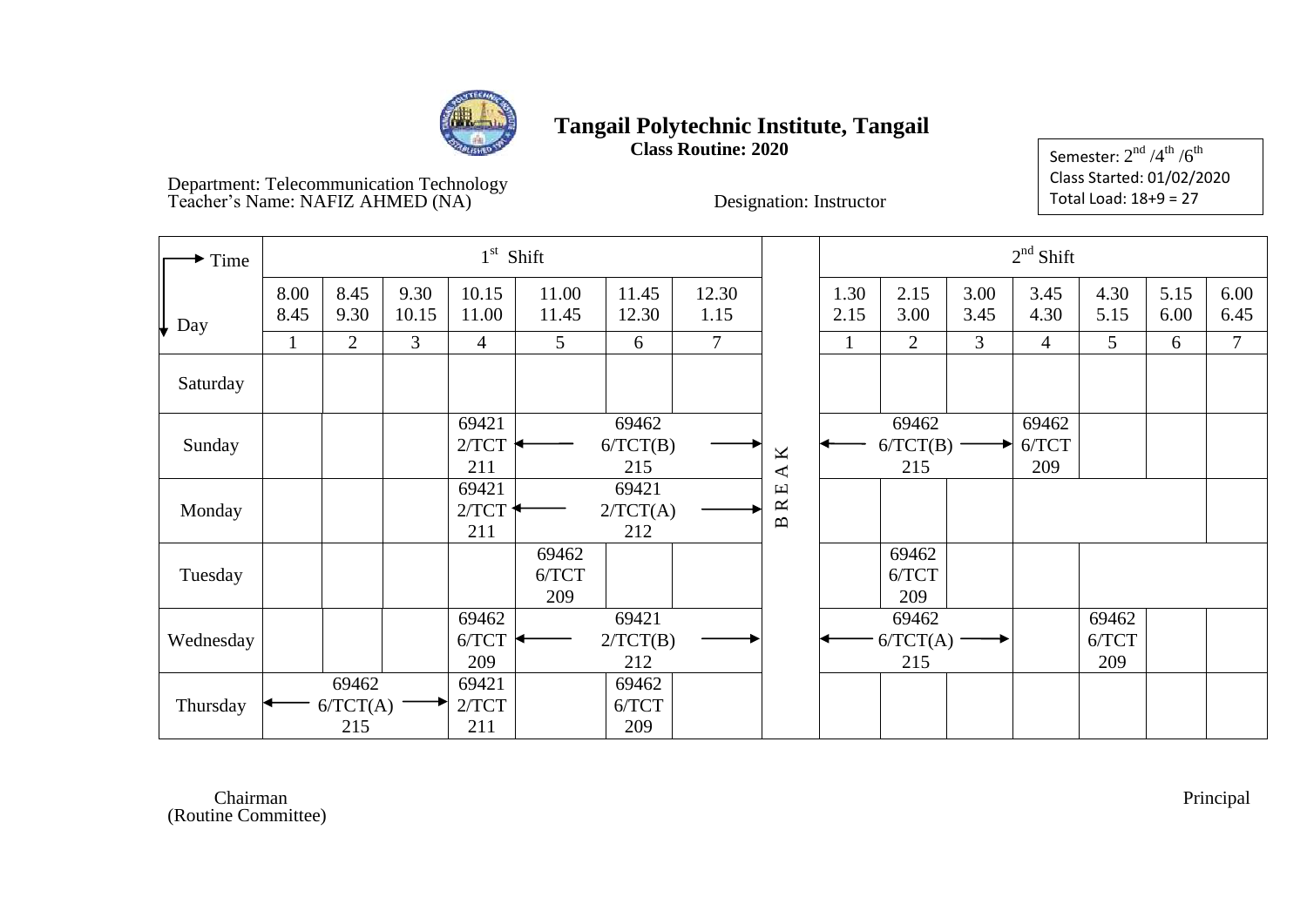

**Class Routine: 2020**

Semester:  $2^{\rm nd}$  /4 $^{\rm th}$  /  $6^{\rm th}$ Class Started: 01/02/2020 Total Load: 9+18 = 27

#### Department: Telecommunication Technology Teacher's Name: MD.AMINUL ISLAM (MAI) Designation: Junior Instructor

| $\blacktriangleright$ Time |              |                       |                | $1st$ Shift           |                |                          |                |                                                  |              |                              |                       | $2nd$ Shift           |                          |                       |              |
|----------------------------|--------------|-----------------------|----------------|-----------------------|----------------|--------------------------|----------------|--------------------------------------------------|--------------|------------------------------|-----------------------|-----------------------|--------------------------|-----------------------|--------------|
| $\downarrow$ Day           | 8.00<br>8.45 | 8.45<br>9.30          | 9.30<br>10.15  | 10.15<br>11.00        | 11.00<br>11.45 | 11.45<br>12.30           | 12.30<br>1.15  |                                                  | 1.30<br>2.15 | 2.15<br>3.00                 | 3.00<br>3.45          | 3.45<br>4.30          | 4.30<br>5.15             | 5.15<br>6.00          | 6.00<br>6.45 |
|                            | $\mathbf{1}$ | $\overline{2}$        | $\mathfrak{Z}$ | $\overline{4}$        | 5              | 6                        | $\overline{7}$ |                                                  |              | 2                            | 3                     | $\overline{4}$        | 5                        | 6                     | $\tau$       |
| Saturday                   |              | 69461<br>6/TCT<br>209 |                |                       |                | 69461<br>6/TCT(A)<br>215 |                |                                                  |              |                              | 69461<br>6/TCT<br>209 |                       | 69461<br>6/TCT(A)<br>212 |                       |              |
| Sunday                     |              |                       |                |                       |                |                          |                | $\mathbf{\underline{M}}$<br>$\blacktriangleleft$ |              |                              |                       | 69421<br>2/TCT<br>211 |                          | 69461<br>6/TCT<br>209 |              |
| Monday                     |              |                       |                | 69461<br>6/TCT<br>209 |                |                          |                | Щ<br>$\approx$<br>$\mathbf{p}$                   |              | 69421<br>$2/TCT(A)$ -<br>212 |                       |                       |                          |                       |              |
| Tuesday                    |              |                       |                | 69461<br>6/TCT<br>209 |                |                          |                |                                                  |              | 69421<br>2/TCT(B)<br>212     |                       | 69461<br>6/TCT<br>209 |                          |                       |              |
| Wednesday                  |              |                       |                |                       |                | 69461<br>6/TCT(B)<br>215 |                |                                                  |              |                              |                       | 69421<br>2/TCT<br>211 |                          |                       |              |
| Thursday                   |              |                       |                |                       |                |                          |                |                                                  |              | 69461<br>6/TCT(B)<br>212     |                       | 69421<br>2/TCT<br>211 |                          |                       |              |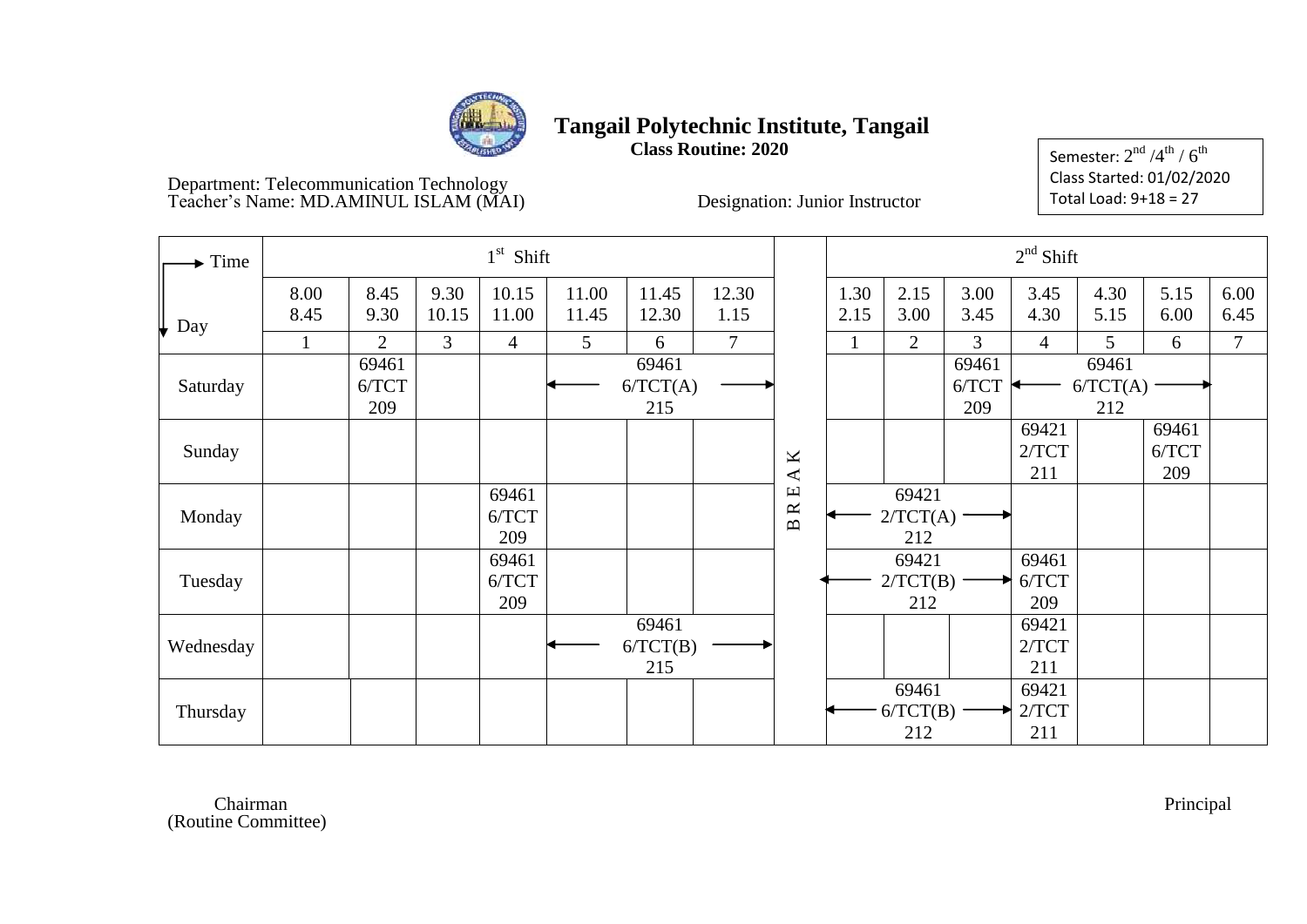

**Class Routine: 2020**

Semester:  $2^{\rm nd}$  /4 $^{\rm th}$  /  $6^{\rm th}$ Class Started: 01/02/2020 Total Load: 8+20= 28

Department: Telecommunication Technology Teacher's Name: NARGIS AKTER (NAR)<sup>\*</sup> Designation: Junior Instructor

| $\blacktriangleright$ Time |              |                 |                       | $1st$ Shift    |                |                   |               |                                                  |              |                       |                | $2nd$ Shift    |                     |                   |              |
|----------------------------|--------------|-----------------|-----------------------|----------------|----------------|-------------------|---------------|--------------------------------------------------|--------------|-----------------------|----------------|----------------|---------------------|-------------------|--------------|
| Day                        | 8.00<br>8.45 | 8.45<br>9.30    | 9.30<br>10.15         | 10.15<br>11.00 | 11.00<br>11.45 | 11.45<br>12.30    | 12.30<br>1.15 |                                                  | 1.30<br>2.15 | 2.15<br>3.00          | 3.00<br>3.45   | 3.45<br>4.30   | 4.30<br>5.15        | 5.15<br>6.00      | 6.00<br>6.45 |
|                            | 1            | $\overline{2}$  | $\mathfrak{Z}$        | $\overline{4}$ | 5              | 6                 | $\tau$        |                                                  |              | 2                     | $\overline{3}$ | $\overline{4}$ | 5                   | 6                 | $\tau$       |
| Saturday                   |              |                 | 69464<br>6/TCT<br>209 |                |                |                   |               |                                                  |              |                       |                |                |                     |                   |              |
| Sunday                     |              | 69464           |                       |                |                |                   |               |                                                  |              | 66611                 |                |                | 69464               |                   |              |
|                            |              | 6/TCT(B)<br>215 |                       |                |                |                   |               | $\mathbf{\underline{K}}$<br>$\blacktriangleleft$ |              | 2/TCT(B)<br>123       |                |                | 6/TCT<br>209        |                   |              |
|                            |              |                 |                       |                | 69464          |                   |               | $\mathbf \Xi$<br>$\approx$                       |              | 69464                 |                |                | 69464               |                   |              |
| Monday                     |              |                 |                       |                | 6/TCT<br>209   |                   |               | $\mathbf{m}$                                     |              | 6/TCT<br>209          |                |                | $6/TCT(B)$ .<br>215 |                   |              |
|                            |              |                 |                       |                |                |                   |               |                                                  |              | 66611                 |                |                |                     |                   |              |
| Tuesday                    |              |                 |                       |                |                |                   |               |                                                  |              | 2/TCT(A)              |                |                |                     |                   |              |
|                            |              |                 |                       |                |                |                   |               |                                                  |              | 123                   |                |                |                     |                   |              |
| Wednesday                  |              |                 |                       |                |                | 69464<br>6/TCT(A) |               |                                                  |              |                       |                |                |                     | 66611<br>2/TCT(B) |              |
|                            |              |                 |                       |                |                | 214               |               |                                                  |              |                       |                |                |                     | 123               |              |
| Thursday                   |              |                 |                       |                |                |                   |               |                                                  |              | 69464<br>$6/TCT(A)$ . |                |                |                     | 66611<br>2/TCT(A) |              |
|                            |              |                 |                       |                |                |                   |               |                                                  |              | 215                   |                |                |                     | 214               |              |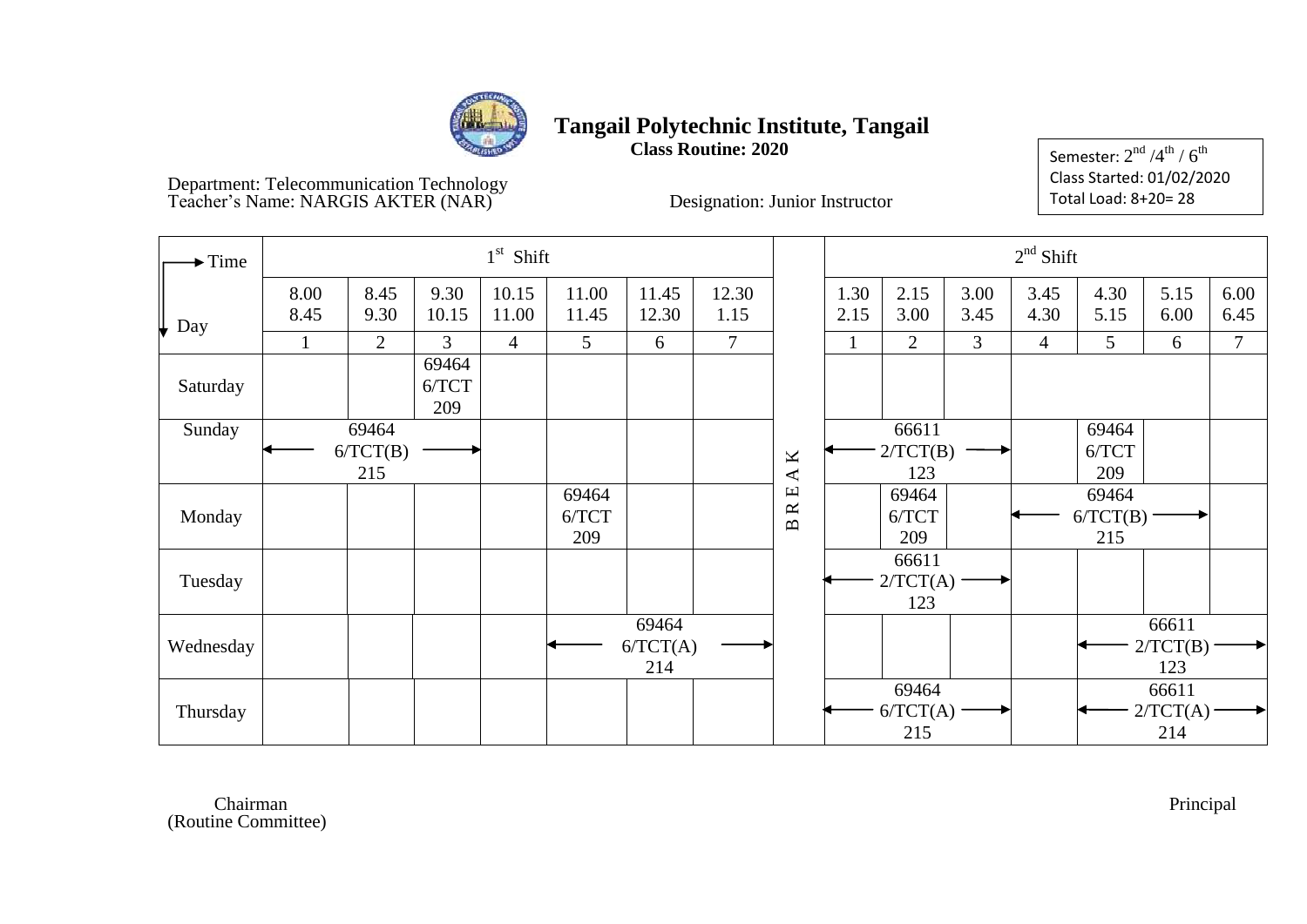

**Class Routine: 2020**

Semester:  $2<sup>nd</sup>/4<sup>th</sup>/6<sup>th</sup>$ Class Started: 01/02/2020 Total Load: 21+15 = 36

Department: Telecommunication Technology Teacher's Name: LOBNA (LOB) Designation: Guest Teacher

| $\blacktriangleright$ Time |              |                          |               | $1st$ Shift           |                |                          |               |                                                                     |                       |                |              | $2nd$ Shift           |                          |                          |              |
|----------------------------|--------------|--------------------------|---------------|-----------------------|----------------|--------------------------|---------------|---------------------------------------------------------------------|-----------------------|----------------|--------------|-----------------------|--------------------------|--------------------------|--------------|
| $\downarrow$ Day           | 8.00<br>8.45 | 8.45<br>9.30             | 9.30<br>10.15 | 10.15<br>11.00        | 11.00<br>11.45 | 11.45<br>12.30           | 12.30<br>1.15 |                                                                     | 1.30<br>2.15          | 2.15<br>3.00   | 3.00<br>3.45 | 3.45<br>4.30          | 4.30<br>5.15             | 5.15<br>6.00             | 6.00<br>6.45 |
|                            |              | $\overline{2}$           | 3             | 4                     | 5 <sup>5</sup> | 6                        | 7             |                                                                     |                       | $\overline{2}$ | 3            | $\overline{4}$        | 5                        | 6                        | $\tau$       |
| Saturday                   |              |                          |               | 69463<br>6/TCT<br>209 |                |                          |               |                                                                     | 69463<br>6/TCT<br>209 |                |              |                       | 69463<br>6/TCT(B)<br>215 |                          |              |
| Sunday                     |              | 66611<br>2/TCT(B)<br>123 |               | 69463<br>6/TCT<br>209 |                |                          |               | K<br>$\blacktriangleleft$                                           |                       |                |              |                       | 69441<br>4/TCT(A)<br>215 |                          |              |
| Monday                     |              | 69463<br>6/TCT(B)<br>212 |               |                       |                |                          |               | $\mathbf \Xi$<br>$\boldsymbol{\underline{\propto}}$<br>$\mathbf{m}$ | 69463<br>6/TCT<br>209 |                |              |                       |                          |                          |              |
| Tuesday                    |              | 69463<br>6/TCT(A)<br>212 |               |                       |                | 66611<br>2/TCT(A)<br>214 |               |                                                                     |                       |                |              |                       |                          | 69463<br>6/TCT(A)<br>215 |              |
| Wednesday                  |              | 66611<br>2/TCT(A)<br>214 |               |                       |                |                          |               |                                                                     |                       |                |              |                       |                          | 69441<br>4/TCT(B)<br>215 |              |
| Thursday                   |              |                          |               | 69463<br>6/TCT<br>209 |                | 66611<br>2/TCT(B)<br>214 |               |                                                                     |                       |                |              | 69463<br>6/TCT<br>209 |                          |                          |              |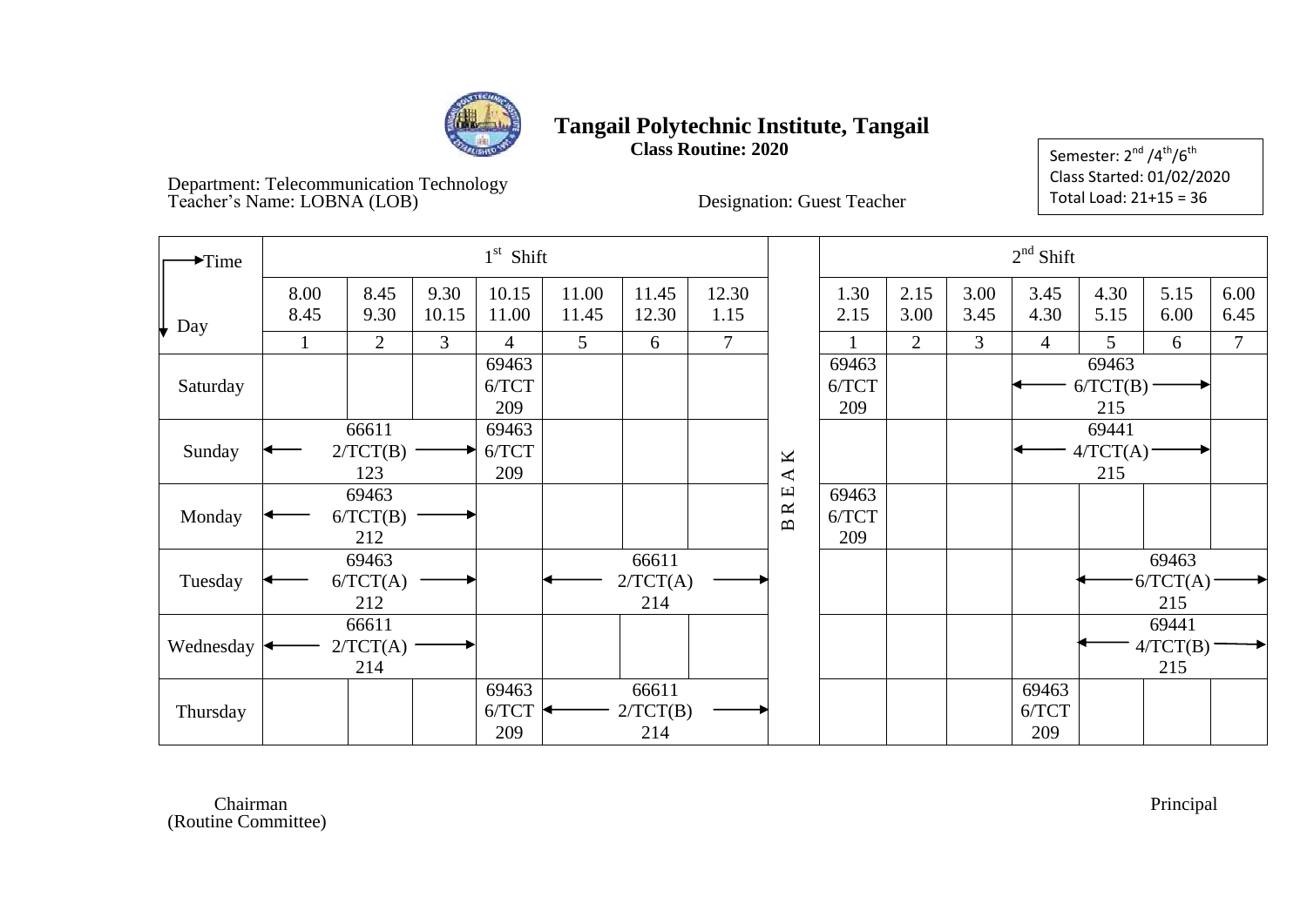

**Class Routine: 2020**

Semester:  $2^{\rm nd}$  /4 $^{\rm th}$  /  $6^{\rm th}$ Class Started: 01/02/2020 Total Load: 15+15 = 30

Department: Telecommunication Technology Lab/Shop/Room: **209 (Class Room)**

| $\rightarrow$ Time |              |                |                | $1st$ Shift    |                |                |                |                            |              |                |              | $2nd$ Shift    |              |              |              |
|--------------------|--------------|----------------|----------------|----------------|----------------|----------------|----------------|----------------------------|--------------|----------------|--------------|----------------|--------------|--------------|--------------|
| Day                | 8.00<br>8.45 | 8.45<br>9.30   | 9.30<br>10.15  | 10.15<br>11.00 | 11.00<br>11.45 | 11.45<br>12.30 | 12.30<br>1.15  |                            | 1.30<br>2.15 | 2.15<br>3.00   | 3.00<br>3.45 | 3.45<br>4.30   | 4.30<br>5.15 | 5.15<br>6.00 | 6.00<br>6.45 |
|                    | $\mathbf{1}$ | $\overline{2}$ | $\overline{3}$ | $\overline{4}$ | 5              | 6              | $\overline{7}$ |                            |              | $\overline{2}$ | 3            | $\overline{4}$ | 5            | 6            | 7            |
|                    |              | 69461          | 69464          | 69463          |                |                |                |                            | 69463        | 65852          | 69461        |                |              |              |              |
| Saturday           |              | <b>MAI</b>     | <b>NAR</b>     | <b>LOB</b>     |                |                |                |                            | <b>LOB</b>   | <b>FP</b>      | <b>MAI</b>   |                |              |              |              |
|                    |              | 6/TCT          | 6/TCT          | 6/TCT          |                |                |                |                            | 6/TCT        | 6/TCT          | 6/TCT        |                |              |              |              |
|                    |              |                |                | 69463          |                |                |                |                            |              |                |              | 69462          | 69464        | 69461        |              |
| Sunday             |              |                |                | <b>LOB</b>     |                |                |                | K                          |              |                |              | <b>NA</b>      | <b>NAR</b>   | MAI          |              |
|                    |              |                |                | 6/TCT          |                |                |                | $\blacktriangleleft$       |              |                |              | 6/TCT          | 6/TCT        | 6/TCT        |              |
|                    |              |                |                | 69461          | 69464          |                |                | $\mathbf \mu$<br>$\approx$ | 69463        | 69464          | 65852        |                |              |              |              |
| Monday             |              |                |                | <b>MAI</b>     | <b>NAR</b>     |                |                | $\mathbf{D}$               | <b>LOB</b>   | <b>NAR</b>     | <b>FP</b>    |                |              |              |              |
|                    |              |                |                | 6/TCT          | 6/TCT          |                |                |                            | 6/TCT        | 6/TCT          | 6/TCT        |                |              |              |              |
|                    |              |                |                | 69461          | 69462          | 65852          |                |                            |              | 69462          | 66644        | 69461          |              |              |              |
| Tuesday            |              |                |                | <b>MAI</b>     | <b>NA</b>      | <b>FP</b>      |                |                            |              | <b>NA</b>      | <b>MSK</b>   | <b>MAI</b>     |              |              |              |
|                    |              |                |                | 6/TCT          | 6/TCT          | 6/TCT          |                |                            |              | 6/TCT          | 6/TCT        | 6/TCT          |              |              |              |
|                    |              | 65852          | 66644          | 69462          |                |                |                |                            |              |                |              | 66644          | 69462        |              |              |
| Wednesday          |              | <b>FP</b>      | <b>MSK</b>     | NA             |                |                |                |                            |              |                |              | <b>MSK</b>     | NA           |              |              |
|                    |              | 6/TCT          | 6/TCT          | 6/TCT          |                |                |                |                            |              |                |              | 6/TCT          | 6/TCT        |              |              |
|                    |              |                |                | 69463          | 66644          | 69462          |                |                            |              |                |              | 69463          |              |              |              |
| Thursday           |              |                |                | <b>LOB</b>     | <b>MSK</b>     | NA             |                |                            |              |                |              | <b>LOB</b>     |              |              |              |
|                    |              |                |                | 6/TCT          | 6/TCT          | 6/TCT          |                |                            |              |                |              | 6/TCT          |              |              |              |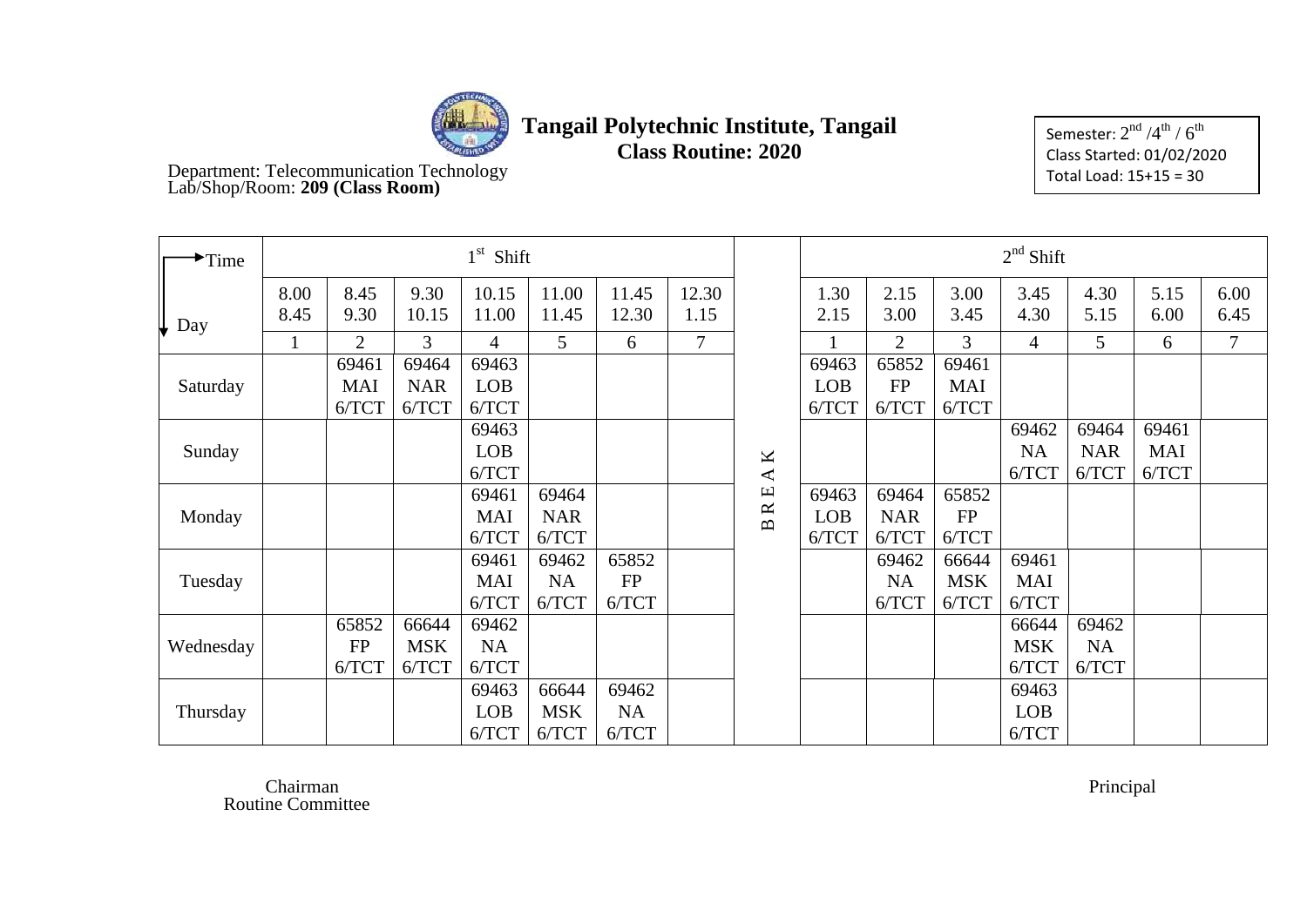

**Class Routine: 2020**

Department: Telecommunication Technology Lab/Shop/Room: **211 (Class Room)**

Semester:  $2^{\rm nd}$  /4 $^{\rm th}$  /  $6^{\rm th}$ Class Started: 01/02/2020 Total Load: 20+20= 40

| $\blacktriangleright$ Time |              |                |               | $1st$ Shift    |                |                |                |                                               |              |                |              | $2nd$ Shift    |              |              |                |
|----------------------------|--------------|----------------|---------------|----------------|----------------|----------------|----------------|-----------------------------------------------|--------------|----------------|--------------|----------------|--------------|--------------|----------------|
| $\downarrow$ Day           | 8.00<br>8.45 | 8.45<br>9.30   | 9.30<br>10.15 | 10.15<br>11.00 | 11.00<br>11.45 | 11.45<br>12.30 | 12.30<br>1.15  |                                               | 1.30<br>2.15 | 2.15<br>3.00   | 3.00<br>3.45 | 3.45<br>4.30   | 4.30<br>5.15 | 5.15<br>6.00 | 6.00<br>6.45   |
|                            |              | $\overline{2}$ | 3             | 4              | 5              | 6              | $\overline{7}$ |                                               |              | $\overline{2}$ | 3            | $\overline{4}$ | 5            | 6            | $\overline{7}$ |
|                            | 65712        | 65711          |               | 65921          |                |                |                |                                               |              |                | 65711        |                | 65912        | 65712        |                |
| Saturday                   | AA           | <b>AS</b>      |               | <b>NK</b>      |                |                |                |                                               |              |                | ZA           |                | HT           | <b>SM</b>    |                |
|                            | 2/TCT        | 2/TCT          |               | 2/TCT          |                |                |                |                                               |              |                | $2/TCT(A+B)$ |                | 2/TCT        | 2/TCT        |                |
|                            |              |                |               | 69421          |                | 65921          | 65711          |                                               |              |                |              | 69421          | 65712        | 65921        |                |
| Sunday                     |              |                |               | <b>NA</b>      |                | <b>NK</b>      | AS             | K                                             |              |                |              | <b>MAI</b>     | <b>SM</b>    | <b>NK</b>    |                |
|                            |              |                |               | 2/TCT          |                | 2/TCT          | 2/TCT          | $\blacktriangleleft$                          |              |                |              | 2/TCT          | 2/TCT        | 2/TCT        |                |
|                            |              | 65711          |               | 69421          |                |                |                | $\boxed{\underline{\mathbf{L}}}$<br>$\approx$ |              |                |              | 65912          | 65711        | 65921        |                |
| Monday                     |              | AS             |               | <b>NA</b>      |                |                |                | $\mathbf{\underline{\underline{\alpha}}}$     |              |                |              | HT             | ZA           | <b>NK</b>    |                |
|                            |              | $2/TCT(A+B)$   |               | 2/TCT          |                |                |                |                                               |              |                |              | 2/TCT          | 2/TCT        | 2/TCT        |                |
|                            |              | 65912          | 65921         | 65712          |                |                |                |                                               |              |                |              | 65711          |              |              |                |
| Tuesday                    |              | <b>HT</b>      | <b>NK</b>     | AA             |                |                |                |                                               |              |                |              | ZA             |              |              |                |
|                            |              | 2/TCT          | 2/TCT         | 2/TCT          |                |                |                |                                               |              |                |              | 2/TCT          |              |              |                |
|                            |              |                |               | 65912          |                |                |                |                                               | 65912        |                | 65921        | 69421          |              |              |                |
| Wednesday                  |              |                |               | <b>HT</b>      |                |                |                |                                               | <b>HT</b>    |                | <b>NK</b>    | MAI            |              |              |                |
|                            |              |                |               | 2/TCT          |                |                |                |                                               | 2/TCT        |                | 2/TCT        | 2/TCT          |              |              |                |
|                            | 65711        | 65921          | 65912         | 69421          |                |                |                |                                               | 65711        |                | 65921        | 69421          |              |              |                |
| Thursday                   | AS           | <b>NK</b>      | HT            | <b>NA</b>      |                |                |                |                                               | ZA           |                | <b>NK</b>    | MAI            |              |              |                |
|                            | 2/TCT        | 2/TCT          | 2/TCT         | 2/TCT          |                |                |                |                                               | 2/TCT        |                | 2/TCT        | 2/TCT          |              |              |                |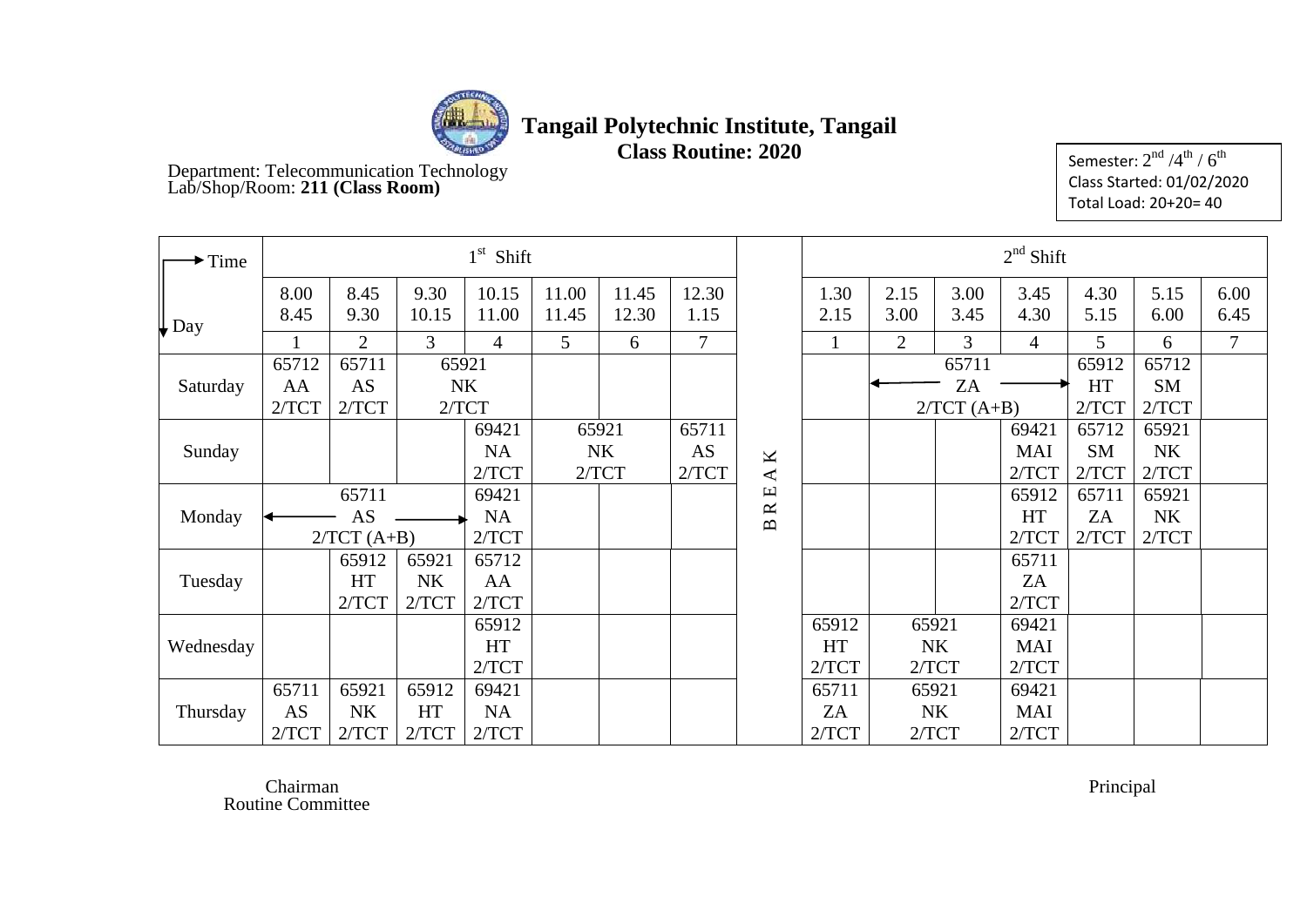

**Class Routine: 2020**

Department: Telecommunication Technology Lab/Shop/Room: **212 (Hardware and Networking Lab)**

Semester:  $2^{\rm nd}$  /4 $^{\rm th}$  /  $6^{\rm th}$ Class Started: 01/02/2020 Total Load: 12+12 = 24

| Time             |              |                                 |               | $1st$ Shift    |                |                                |                |                                                              |              |                                 |              | $2nd$ Shift    |                                 |              |                |
|------------------|--------------|---------------------------------|---------------|----------------|----------------|--------------------------------|----------------|--------------------------------------------------------------|--------------|---------------------------------|--------------|----------------|---------------------------------|--------------|----------------|
| $\downarrow$ Day | 8.00<br>8.45 | 8.45<br>9.30                    | 9.30<br>10.15 | 10.15<br>11.00 | 11.00<br>11.45 | 11.45<br>12.30                 | 12.30<br>1.15  |                                                              | 1.30<br>2.15 | 2.15<br>3.00                    | 3.00<br>3.45 | 3.45<br>4.30   | 4.30<br>5.15                    | 5.15<br>6.00 | 6.00<br>6.45   |
|                  | $\mathbf{1}$ | $\overline{2}$                  | 3             | $\overline{4}$ | 5              | 6                              | $\overline{7}$ |                                                              | 1            | $\overline{2}$                  | 3            | $\overline{4}$ | 5                               | 6            | $\overline{7}$ |
| Saturday         |              |                                 |               |                |                |                                |                |                                                              |              |                                 |              |                | 69461<br><b>MAI</b><br>6/TCT(A) |              |                |
| Sunday           |              |                                 |               |                |                |                                |                | K<br>$\blacktriangleleft$                                    |              |                                 |              |                |                                 |              |                |
| Monday           |              | 69463<br><b>LOB</b><br>6/TCT(B) |               |                |                | 69421<br><b>NA</b><br>2/TCT(A) |                | $\mathbf \Xi$<br>$\approx$<br>$\mathbf{\underline{\square}}$ |              | 69421<br>MAI<br>2/TCT(A)        |              |                |                                 |              |                |
| Tuesday          |              | 69463<br><b>LOB</b><br>6/TCT(A) |               |                |                |                                |                |                                                              |              | 69421<br><b>MAI</b><br>2/TCT(B) |              |                |                                 |              |                |
| Wednesday        |              |                                 |               |                |                | 69421<br>NA<br>2/TCT(B)        |                |                                                              |              |                                 |              |                |                                 |              |                |
| Thursday         |              |                                 |               |                |                |                                |                |                                                              |              | 69461<br>MAI<br>6/TCT(B)        |              |                |                                 |              |                |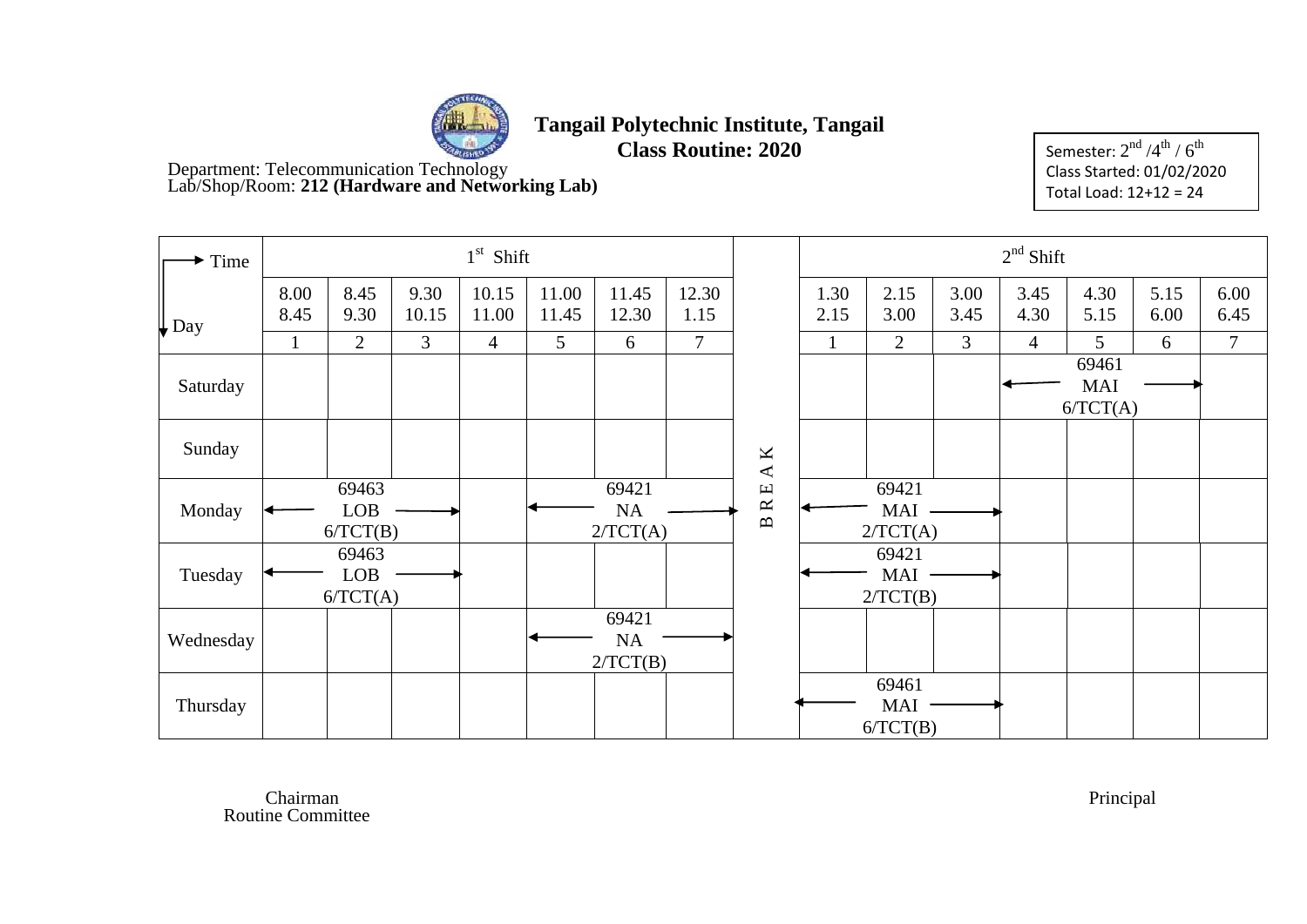

**Class Routine: 2020**

Department: Telecommunication Technology Lab/Shop/Room: **214 (ICT Computer Science Lab)**

Semester:  $2^{\rm nd}$  /4 $^{\rm th}$  /  $6^{\rm th}$ Class Started: 01/02/2020 Total Load: 24+15 = 39

| $\blacktriangleright$ Time |              |                                 |               | $1st$ Shift    |                |                                 |                |                                                      |              |                                 |              | $2nd$ Shift    |                                 |                                 |              |
|----------------------------|--------------|---------------------------------|---------------|----------------|----------------|---------------------------------|----------------|------------------------------------------------------|--------------|---------------------------------|--------------|----------------|---------------------------------|---------------------------------|--------------|
| Day<br>╙                   | 8.00<br>8.45 | 8.45<br>9.30                    | 9.30<br>10.15 | 10.15<br>11.00 | 11.00<br>11.45 | 11.45<br>12.30                  | 12.30<br>1.15  |                                                      | 1.30<br>2.15 | 2.15<br>3.00                    | 3.00<br>3.45 | 3.45<br>4.30   | 4.30<br>5.15                    | 5.15<br>6.00                    | 6.00<br>6.45 |
|                            | 1            | $\overline{2}$                  | 3             | $\overline{4}$ | 5              | 6                               | $\overline{7}$ |                                                      |              | $\overline{2}$                  | 3            | $\overline{4}$ | 5                               | 6                               | 7            |
| Saturday                   |              |                                 |               |                |                |                                 |                |                                                      |              |                                 |              |                |                                 |                                 |              |
| Sunday                     |              | 66644<br><b>MSK</b><br>6/TCT(A) |               |                |                |                                 |                | $\pmb{\times}$<br>$\blacktriangleleft$               |              | 66644<br><b>MSK</b><br>6/TCT(A) |              |                |                                 |                                 |              |
| Monday                     |              | 66644<br><b>MSK</b><br>6/TCT(A) |               |                |                |                                 |                | $\boxed{\text{L}}$<br>$\approx$<br>$\mathbf{\Omega}$ |              |                                 |              |                | 66644<br><b>MSK</b><br>6/TCT(A) |                                 |              |
| Tuesday                    |              | 66644<br><b>MSK</b><br>6/TCT(B) |               |                |                | 66611<br><b>LOB</b><br>2/TCT(A) |                |                                                      |              |                                 |              |                |                                 | 66644<br><b>MSK</b><br>6/TCT(B) |              |
| Wednesday                  |              | 66611<br><b>LOB</b><br>2/TCT(A) |               |                |                | 69464<br><b>NAR</b><br>6/TCT(A) |                |                                                      |              | 66644<br><b>MSK</b><br>6/TCT(B) |              |                |                                 |                                 |              |
| Thursday                   |              | 66644<br><b>MSK</b><br>6/TCT(B) |               |                |                | 66611<br><b>LOB</b><br>2/TCT(B) |                |                                                      |              |                                 |              |                |                                 | 66611<br><b>NAR</b><br>2/TCT(A) |              |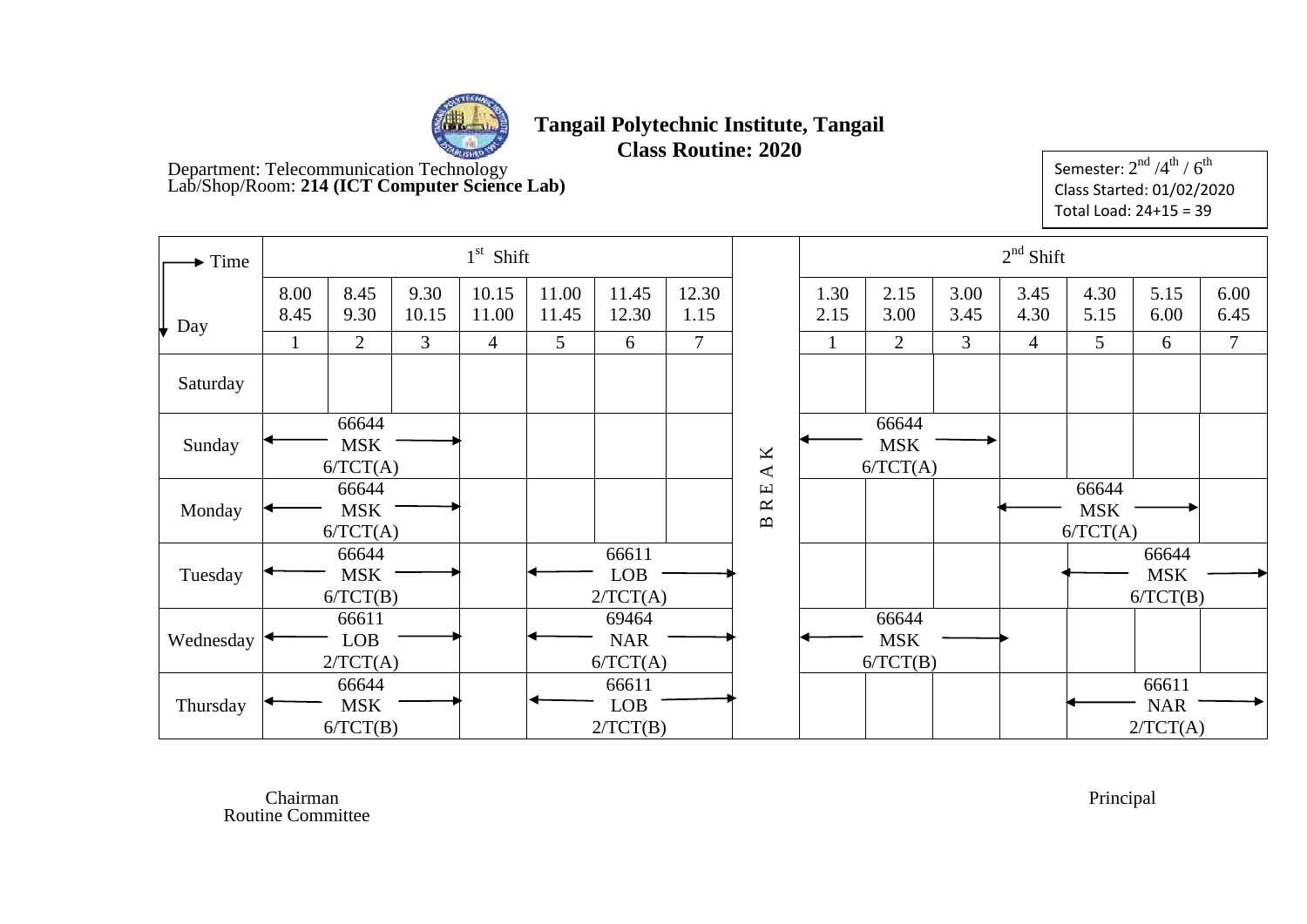

**Class Routine: 2020** 

Department: Telecommunication Technology Lab/Shop/Room: **215 (Communication Lab-1)**

Semester:  $2^{\rm nd}$  /4 $^{\rm th}$  /  $6^{\rm th}$ Class Started: 01/02/2020 Total Load: 21+24= 45

| $\blacktriangleright$ Time |              |                                 |                                 | $1st$ Shift    |                |                                 |                |                                        |              |                                 |              | $2nd$ Shift    |                                 |                                 |              |
|----------------------------|--------------|---------------------------------|---------------------------------|----------------|----------------|---------------------------------|----------------|----------------------------------------|--------------|---------------------------------|--------------|----------------|---------------------------------|---------------------------------|--------------|
| Day                        | 8.00<br>8.45 | 8.45<br>9.30                    | 9.30<br>10.15                   | 10.15<br>11.00 | 11.00<br>11.45 | 11.45<br>12.30                  | 12.30<br>1.15  |                                        | 1.30<br>2.15 | 2.15<br>3.00                    | 3.00<br>3.45 | 3.45<br>4.30   | 4.30<br>5.15                    | 5.15<br>6.00                    | 6.00<br>6.45 |
|                            |              | 2                               | $\overline{3}$                  | $\overline{4}$ | 5              | 6                               | $\overline{7}$ |                                        |              | $\overline{2}$                  | 3            | $\overline{4}$ | 5                               | 6                               | $\tau$       |
| Saturday                   |              |                                 |                                 |                |                | 69461<br><b>MAI</b>             |                |                                        |              |                                 |              |                | 69463<br><b>LOB</b><br>6/TCT(B) |                                 |              |
|                            |              | 69464                           |                                 |                |                | 6/TCT(A)<br>69462               |                |                                        |              | 69462                           |              |                |                                 |                                 |              |
| Sunday                     |              | <b>NAR</b><br>6/TCT(B)          |                                 |                |                | <b>NA</b><br>6/TCT(B)           |                | $\pmb{\times}$<br>$\blacktriangleleft$ |              | <b>NA</b><br>6/TCT(B)           |              |                | 69441<br><b>LOB</b><br>4/TCT(A) |                                 |              |
| Monday                     |              |                                 | 69441<br><b>NNB</b><br>4/TCT(B) |                |                |                                 |                | Щ<br>$\approx$<br>$\mathbf{m}$         |              |                                 |              |                | 69464<br><b>NAR</b><br>6/TCT(B) |                                 |              |
| Tuesday                    |              |                                 |                                 |                |                |                                 |                |                                        |              |                                 |              |                |                                 | 69463<br><b>LOB</b><br>6/TCT(A) |              |
| Wednesday                  |              | 69441<br><b>NNB</b><br>4/TCT(A) |                                 |                |                | 69461<br><b>MAI</b><br>6/TCT(B) |                |                                        |              | 69462<br>NA<br>6/TCT(A)         |              |                |                                 | 69441<br><b>LOB</b><br>4/TCT(B) |              |
| Thursday                   |              | 69462<br>NA<br>6/TCT(A)         |                                 |                |                |                                 |                |                                        |              | 69464<br><b>NAR</b><br>6/TCT(A) |              |                |                                 |                                 |              |